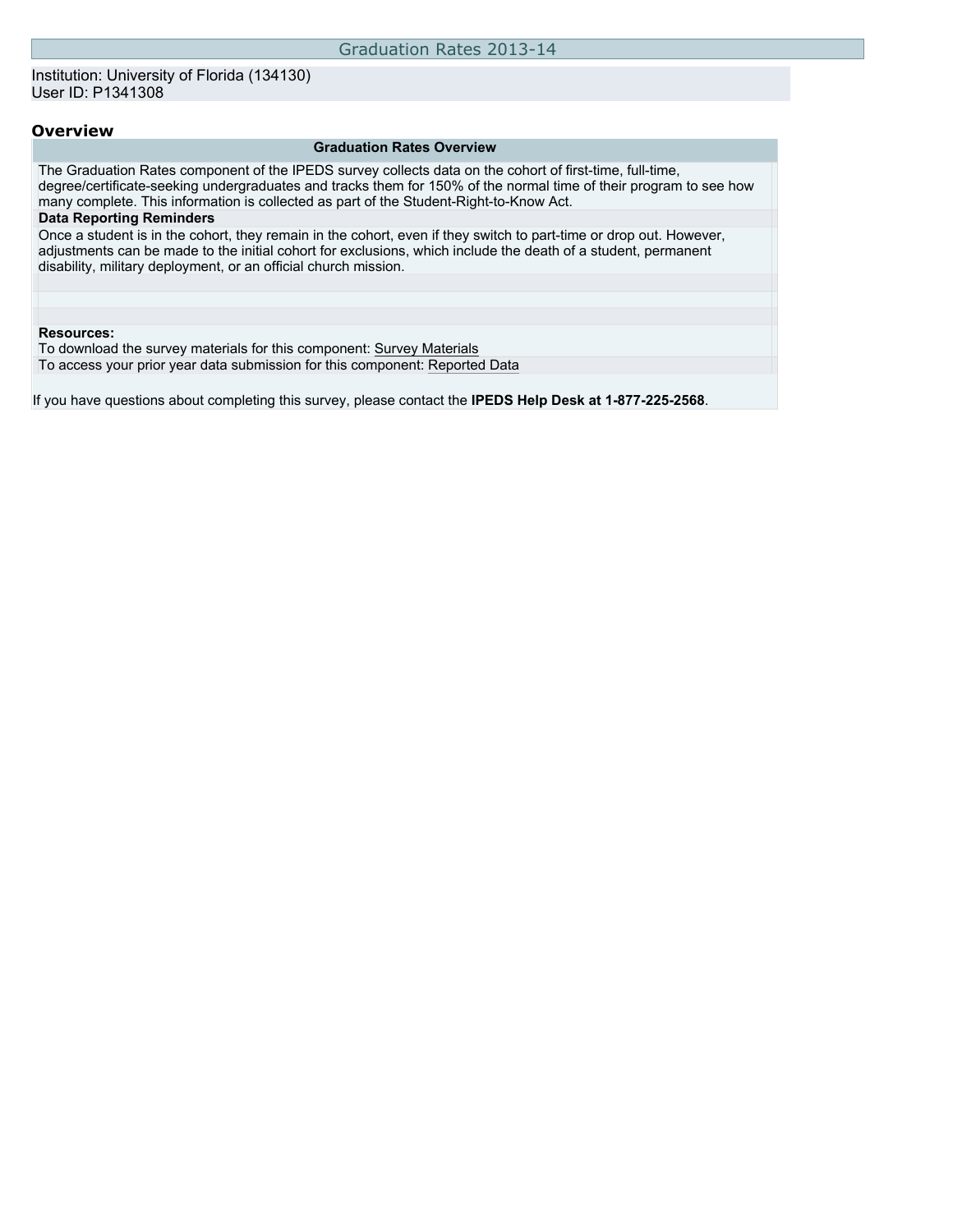## **General Information**

**Does your institution post the Student-Right-to-Know student athlete graduation rates on a website?**

| No.                          |                      |
|------------------------------|----------------------|
| Yes. Please provide the URL. | http://<br>www.astor |

www.gatorzone.com/c

**Based on your institution's response to the predominant calendar system question (B3) on the Institutional**

**Characteristics Header survey from the IPEDS Fall 2013 Data Collection, your institution must report graduation**

**rates data using a**

**Fall Cohort**

*A fall cohort is used by institutions with standard academic terms (semester, trimester, quarter, 4-1-4). A fullyear cohort is used by institutions offering primarily occupational/vocational programs and operating on a continuous basis.*

 $\bigoplus$  **You may use the space below to provide context for the data you've reported above. These context notes** 

**will be posted on the College Navigator website, and should be written to be understood by students and**

**parents.**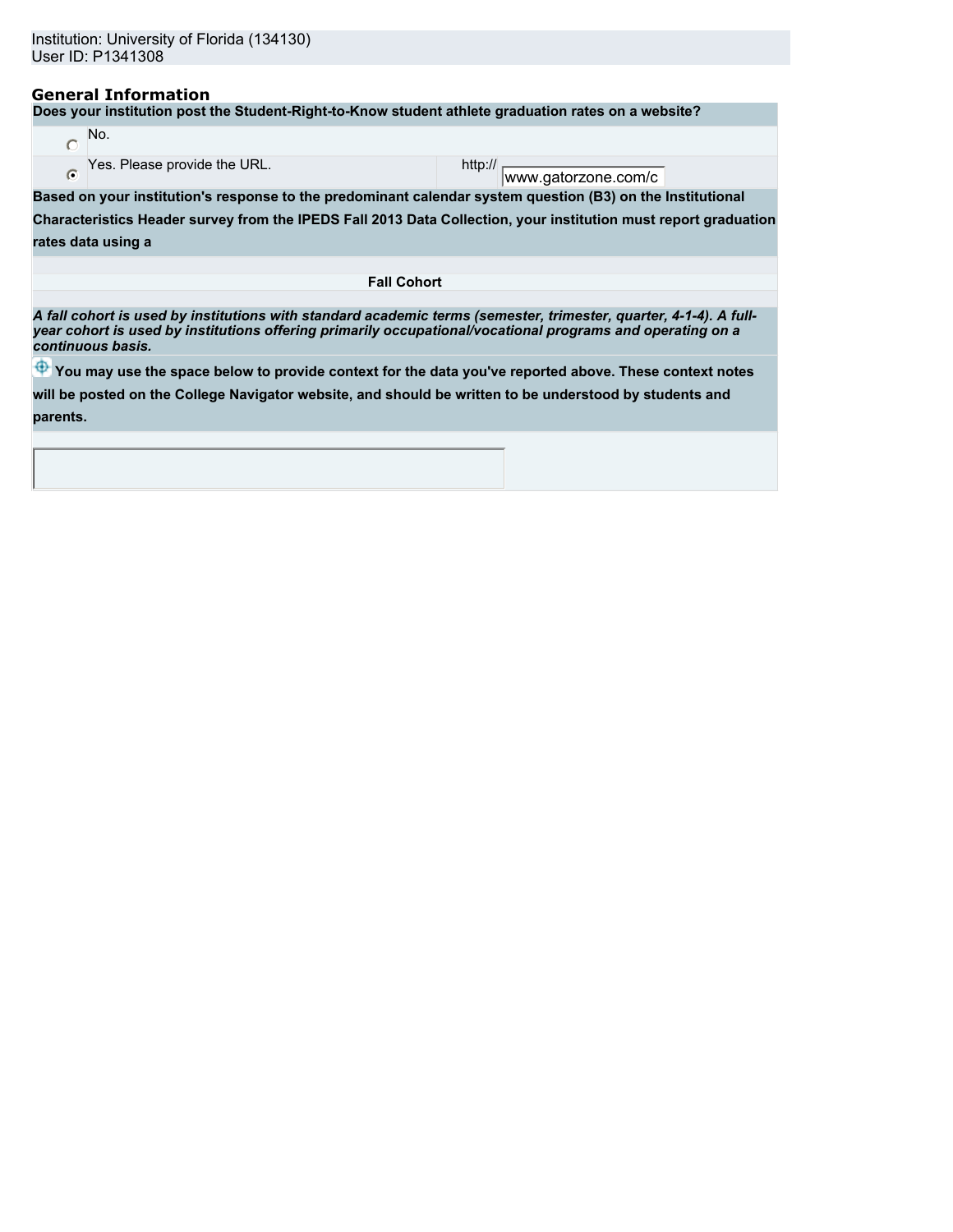#### **Section I - Graduation Rate - Establishing cohorts Establishing cohorts**

NOTE: Reporting using the new race categories is now mandatory. On this screen you will need to revise your preloaded 2007 cohort to the new race/ethnicity categories. For information and assistance with this, please visit the [IPEDS Race/Ethnicity Information Center.](http://nces.ed.gov/ipeds/reic/resource.asp)

| Screen 1 of 2                                                                                                                 | Cohort year 2007 |                |       |  |  |
|-------------------------------------------------------------------------------------------------------------------------------|------------------|----------------|-------|--|--|
|                                                                                                                               | Initial cohort   | Revised cohort |       |  |  |
|                                                                                                                               |                  | (Column 01)    |       |  |  |
| Men<br><b>NEW categories:</b>                                                                                                 |                  |                |       |  |  |
| Notes for NEW categories:<br>. Report Hispanic/Latino individuals of any race as Hispanic/Latino                              |                  |                |       |  |  |
| . Report race for non-Hispanic/Latino individuals only<br>Hispanic/Latino                                                     |                  |                |       |  |  |
|                                                                                                                               |                  | 388            |       |  |  |
| American Indian or Alaska Native                                                                                              |                  | 6              |       |  |  |
| Asian                                                                                                                         |                  | 267            |       |  |  |
| <b>Black or African American</b>                                                                                              |                  | 266            |       |  |  |
| Native Hawaiian or Other Pacific Islander                                                                                     |                  |                |       |  |  |
| White                                                                                                                         |                  | 2              |       |  |  |
|                                                                                                                               |                  | 1,619          |       |  |  |
| Two or more races                                                                                                             |                  | 22             |       |  |  |
| <b>OLD categories:</b>                                                                                                        |                  |                |       |  |  |
| Black, non-Hispanic                                                                                                           | 270              |                |       |  |  |
| American Indian/Alaska Native                                                                                                 | 8                |                |       |  |  |
| Asian/Pacific Islander                                                                                                        | 272              |                |       |  |  |
| Hispanic                                                                                                                      | 373              |                |       |  |  |
| White, non-Hispanic                                                                                                           | 1,645            |                |       |  |  |
| <b>Categories used in BOTH New and Old:</b>                                                                                   |                  |                |       |  |  |
| Nonresident alien                                                                                                             | 10               |                |       |  |  |
|                                                                                                                               |                  | 11             |       |  |  |
| Race and ethnicity unknown                                                                                                    | 53               |                |       |  |  |
|                                                                                                                               |                  | 68             |       |  |  |
| <b>Total men</b>                                                                                                              | 2,631            |                | 2,649 |  |  |
| <b>Women</b>                                                                                                                  |                  |                |       |  |  |
| <b>NEW categories:</b>                                                                                                        |                  |                |       |  |  |
| Notes for NEW categories:                                                                                                     |                  |                |       |  |  |
| . Report Hispanic/Latino individuals of any race as Hispanic/Latino<br>. Report race for non-Hispanic/Latino individuals only |                  |                |       |  |  |
| Hispanic/Latino                                                                                                               |                  | 592            |       |  |  |
| American Indian or Alaska Native                                                                                              |                  | 14             |       |  |  |
| Asian                                                                                                                         |                  | 318            |       |  |  |
| <b>Black or African American</b>                                                                                              |                  |                |       |  |  |
| Native Hawaiian or Other Pacific Islander                                                                                     |                  | 603            |       |  |  |
| White                                                                                                                         |                  | $\overline{8}$ |       |  |  |
|                                                                                                                               |                  | 2,140          |       |  |  |
| Two or more races                                                                                                             |                  | 32             |       |  |  |
| <b>OLD categories:</b>                                                                                                        |                  |                |       |  |  |
| Black, non-Hispanic                                                                                                           | 609              |                |       |  |  |
| American Indian/Alaska Native                                                                                                 | 18               |                |       |  |  |
| Asian/Pacific Islander                                                                                                        | 326              |                |       |  |  |
| Hispanic                                                                                                                      | 571              |                |       |  |  |
| White, non-Hispanic                                                                                                           | 2,149            |                |       |  |  |
| <b>Categories used in BOTH New and Old:</b>                                                                                   |                  |                |       |  |  |
| Nonresident alien                                                                                                             | 13               |                |       |  |  |
|                                                                                                                               |                  | 14             |       |  |  |
| Race and ethnicity unknown                                                                                                    | 73               |                |       |  |  |
|                                                                                                                               |                  |                |       |  |  |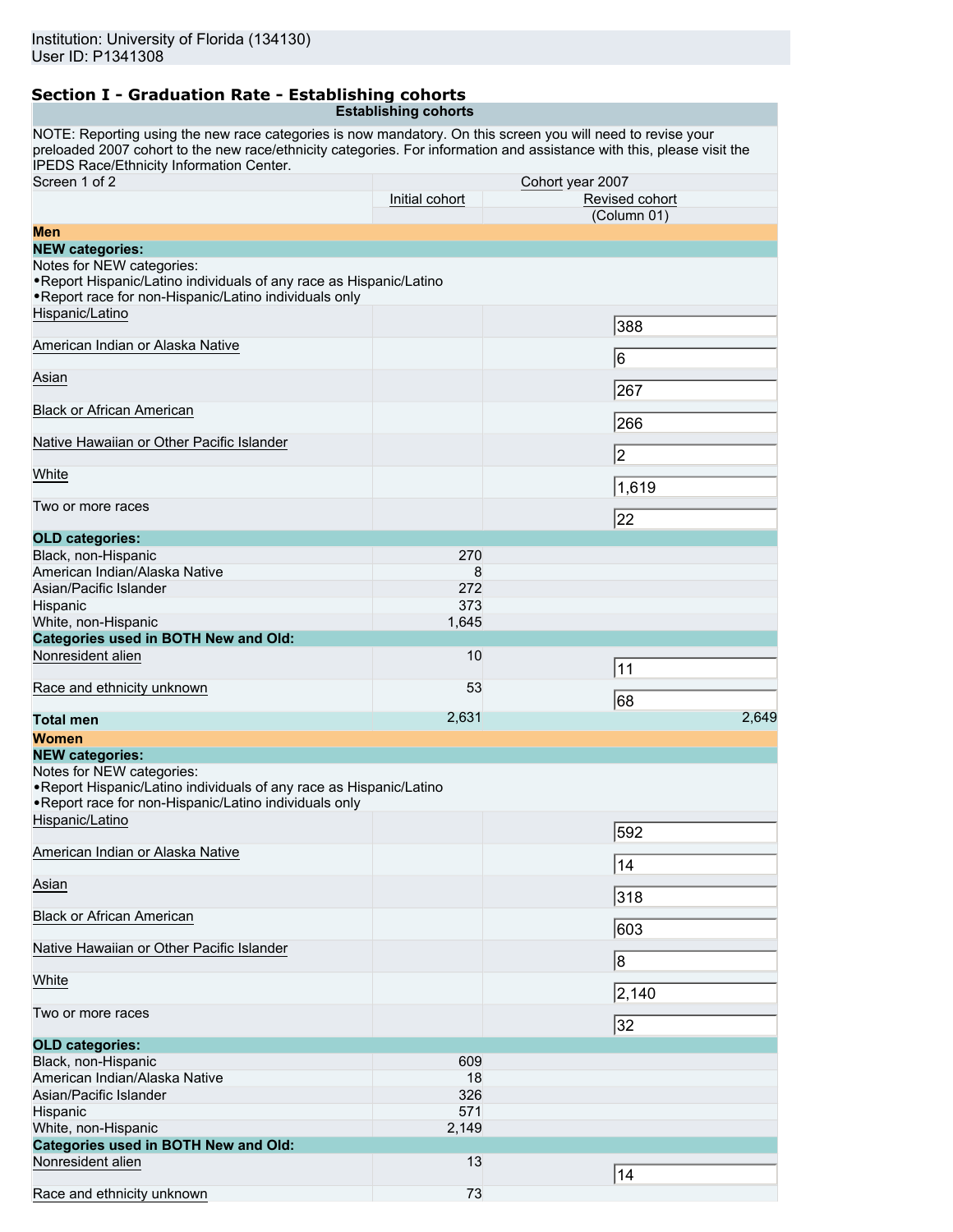|                    |       | 70<br>$\epsilon$ |
|--------------------|-------|------------------|
| <b>Total women</b> | 3,759 | 3,793            |
| Total men + women  | 6,390 | 6,442            |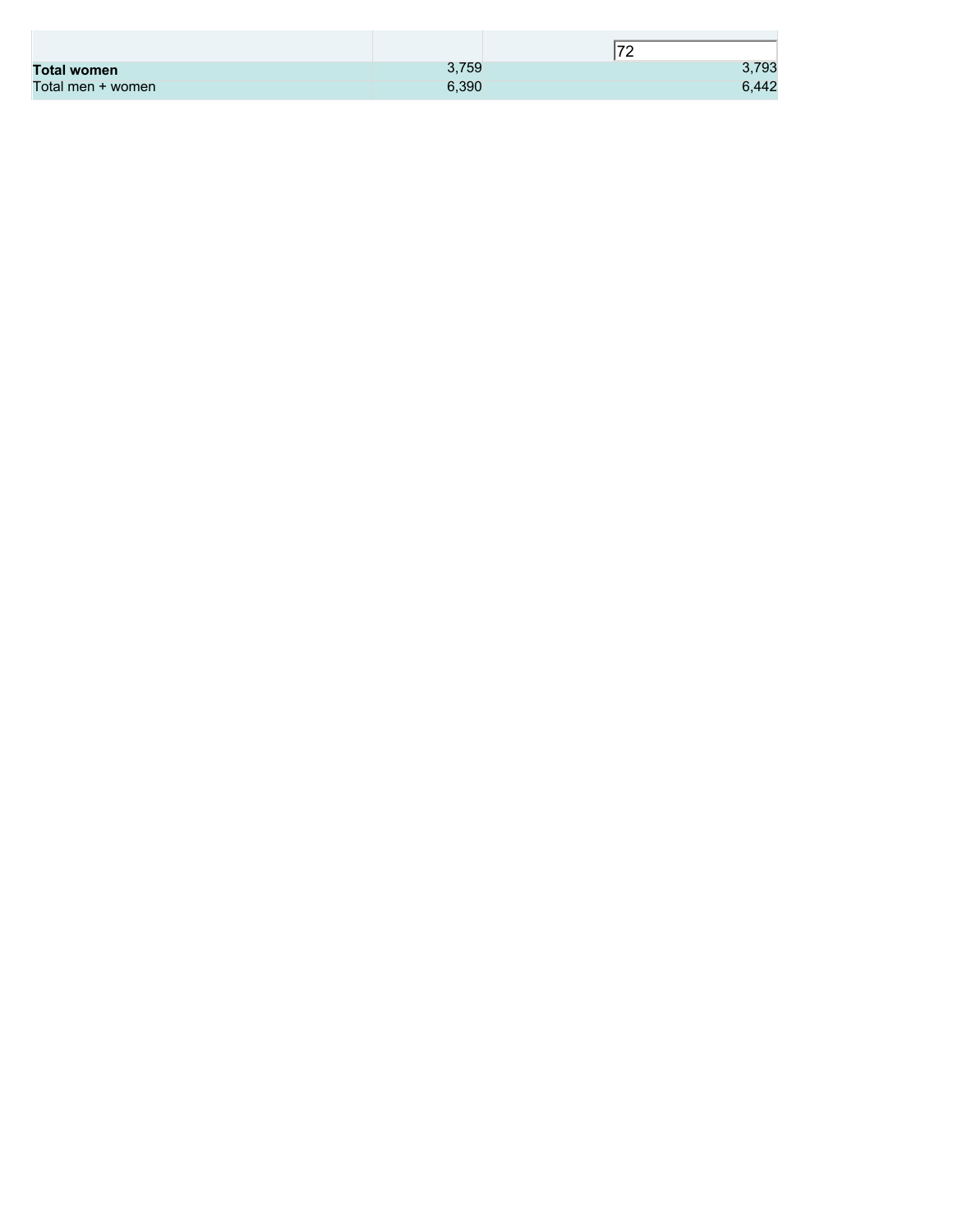## **Section I - Graduation Rate - Establishing cohorts**

- •Incoming students who are seeking a bachelor's degree should be reported in Column 02. Column 03 will then be generated for you. It is meant to include any full-time, first-time entering students who are seeking an associate's degree or undergraduate certificate.
- •If you have no changes to the preloaded data on this screen, you must click the "Save and Next" button to generate screens to report completers and transfers.

#### **Establishing cohorts**

#### •**Report Hispanic/Latino individuals of any race as Hispanic/Latino**

| Screen 2 of 2<br>Cohort year 2007            |                |                                                      |                                                                                                                  |  |  |  |  |
|----------------------------------------------|----------------|------------------------------------------------------|------------------------------------------------------------------------------------------------------------------|--|--|--|--|
|                                              | Cohort         | Bachelor's or equivalent<br>degree-seeking subcohort | Other degree-seeking<br>subcohort<br>(Revised cohort minus Bachelor's or<br>equivalent degree-seeking subcohort) |  |  |  |  |
|                                              | (Column<br>01) | (Column 02)                                          | (Column 03)                                                                                                      |  |  |  |  |
| <b>Men</b>                                   |                |                                                      |                                                                                                                  |  |  |  |  |
| Nonresident alien                            | 11             | 11                                                   | $\overline{0}$                                                                                                   |  |  |  |  |
| Hispanic/Latino                              | 388            | 388                                                  | 0                                                                                                                |  |  |  |  |
| American Indian or Alaska<br><b>Native</b>   | 6              | 6                                                    | $\mathbf 0$                                                                                                      |  |  |  |  |
| Asian                                        | 267            | 267                                                  | 0                                                                                                                |  |  |  |  |
| <b>Black or African American</b>             | 266            | 266                                                  | $\mathbf{0}$                                                                                                     |  |  |  |  |
| Native Hawaiian or Other<br>Pacific Islander | $\overline{2}$ | $\sqrt{2}$                                           | 0                                                                                                                |  |  |  |  |
| White                                        | 1,619          | 1,619                                                | 0                                                                                                                |  |  |  |  |
| Two or more races                            | 22             | 22                                                   | 0                                                                                                                |  |  |  |  |
| Race and ethnicity unknown                   | 68             | 68                                                   | $\pmb{0}$                                                                                                        |  |  |  |  |
| <b>Total men</b>                             | 2,649          | 2,649                                                | $\bf 0$                                                                                                          |  |  |  |  |
| <b>Women</b>                                 |                |                                                      |                                                                                                                  |  |  |  |  |
| Nonresident alien                            | 14             | 14                                                   | $\overline{0}$                                                                                                   |  |  |  |  |
| Hispanic/Latino                              | 592            | 592                                                  | $\bf 0$                                                                                                          |  |  |  |  |
| American Indian or Alaska<br><b>Native</b>   | 14             | 14                                                   | $\mathbf{0}$                                                                                                     |  |  |  |  |
| Asian                                        | 318            | 318                                                  | $\mathbf 0$                                                                                                      |  |  |  |  |
| Black or African American                    | 603            | 603                                                  | 0                                                                                                                |  |  |  |  |
| Native Hawaiian or Other<br>Pacific Islander | 8              | 8                                                    | 0                                                                                                                |  |  |  |  |
| White                                        | 2,140          | 2,140                                                | $\mathbf{0}$                                                                                                     |  |  |  |  |
| Two or more races                            | 32             | 32                                                   | $\bf{0}$                                                                                                         |  |  |  |  |
| Race and ethnicity unknown                   | 72             | 72                                                   | $\overline{0}$                                                                                                   |  |  |  |  |
| <b>Total women</b>                           | 3,793          | 3,793                                                | $\mathbf 0$                                                                                                      |  |  |  |  |
| Total men + women                            | 6,442          | 6,442                                                | $\begin{smallmatrix}\bullet\end{smallmatrix}$ o                                                                  |  |  |  |  |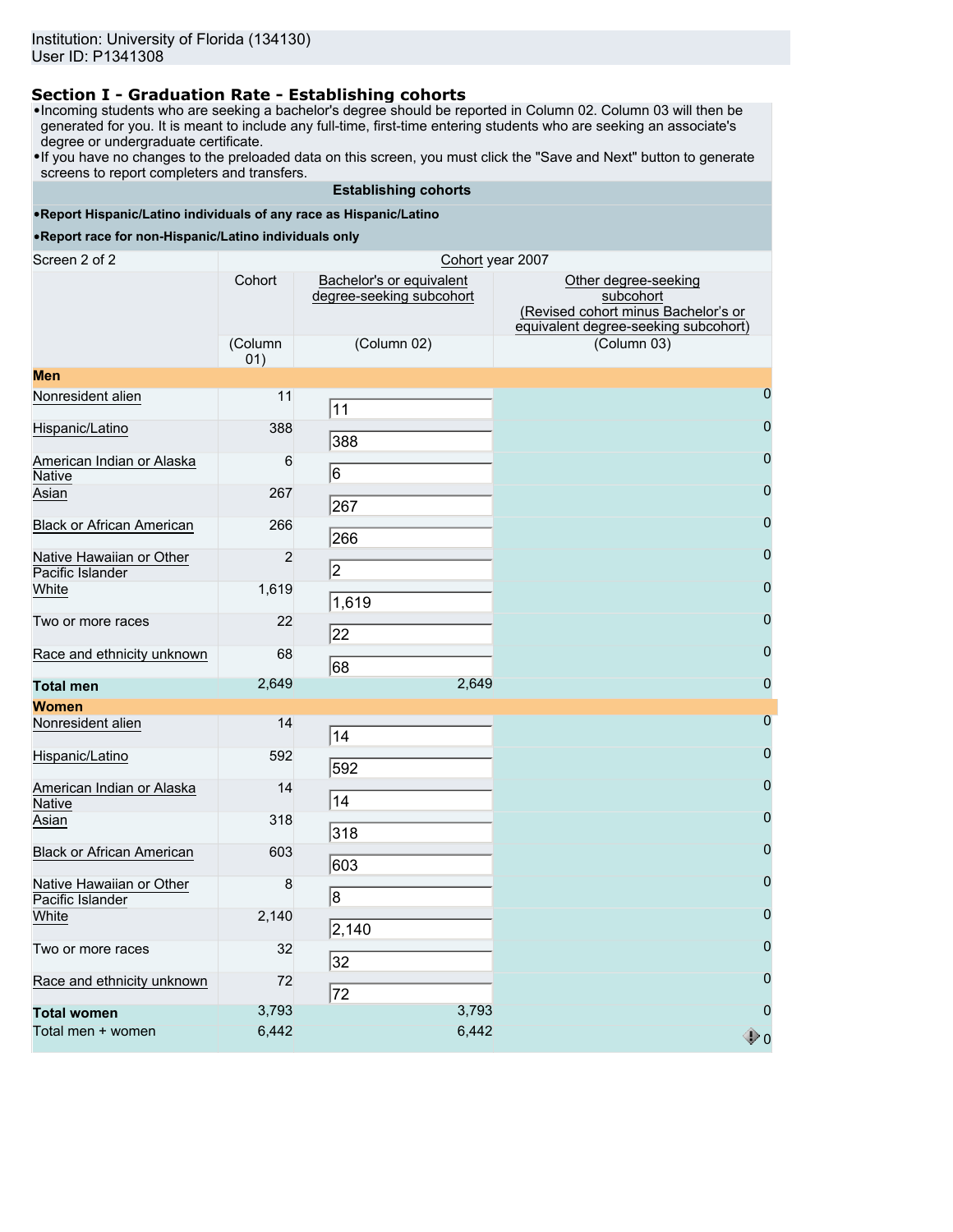## **Section II - Graduation Rate - Completers within 150%**

•In the columns below, report the status of the bachelor's degree-seeking subcohort of students reported in Column 10. •Those undergraduate students who attained OTHER THAN A BACHELOR'S DEGREE within 150% of normal time as of August 31, 2013 should be reported in either Column 11 or 12, depending on the length of the program.

•Those who attained a bachelor's degree or equivalent within 150% or normal time should be reported in Column 18.

# **Subcohort of full-time, first-time students seeking a bachelor's or equivalent degree**

## •**Report Hispanic/Latino individuals of any race as Hispanic/Latino**

| Screen 1 of 3                 | Cohort year 2007                                                                                                        |                                                                              |                            |                       |                      |  |  |  |
|-------------------------------|-------------------------------------------------------------------------------------------------------------------------|------------------------------------------------------------------------------|----------------------------|-----------------------|----------------------|--|--|--|
|                               | Bachelor's or                                                                                                           | Subcohort students who completed their program within 150% of normal time to |                            |                       |                      |  |  |  |
|                               | equivalent<br>completion<br>degree-seeking Completers of programs of Completers of programs of Completers of bachelor's |                                                                              |                            |                       | completers<br>within |  |  |  |
|                               | subcohort                                                                                                               | less than 2 years (or                                                        | at least 2 and less than 4 | or equivalent degrees | 150%                 |  |  |  |
|                               |                                                                                                                         | equivalent)                                                                  | years (or equivalent)      |                       |                      |  |  |  |
|                               | (Column 10)                                                                                                             | (Column 11)                                                                  | (Column 12)                | (Column 18)           | (Column<br>29)       |  |  |  |
| <b>Men</b>                    |                                                                                                                         |                                                                              |                            |                       |                      |  |  |  |
| Nonresident                   | 11                                                                                                                      |                                                                              |                            |                       | 10                   |  |  |  |
| alien                         |                                                                                                                         |                                                                              |                            | 10                    | 328                  |  |  |  |
| Hispanic/Latino               | 388                                                                                                                     |                                                                              |                            | 328                   |                      |  |  |  |
| American                      | 6                                                                                                                       |                                                                              |                            |                       | 6                    |  |  |  |
| Indian or                     |                                                                                                                         |                                                                              |                            | $\overline{6}$        |                      |  |  |  |
| Alaska Native<br>Asian        | 267                                                                                                                     |                                                                              |                            |                       | 224                  |  |  |  |
|                               |                                                                                                                         |                                                                              |                            | 224                   |                      |  |  |  |
| Black or                      | 266                                                                                                                     |                                                                              |                            |                       | 188                  |  |  |  |
| African<br>American           |                                                                                                                         |                                                                              |                            | 188                   |                      |  |  |  |
| Native                        | $\overline{2}$                                                                                                          |                                                                              |                            |                       | 1                    |  |  |  |
| Hawaiian or                   |                                                                                                                         |                                                                              |                            | $\overline{1}$        |                      |  |  |  |
| Other Pacific                 |                                                                                                                         |                                                                              |                            |                       |                      |  |  |  |
| <b>Islander</b><br>White      | 1,619                                                                                                                   |                                                                              |                            |                       | 1,410                |  |  |  |
|                               |                                                                                                                         |                                                                              |                            | 1,410                 |                      |  |  |  |
| Two or more                   | 22                                                                                                                      |                                                                              |                            |                       | 20                   |  |  |  |
| races                         |                                                                                                                         |                                                                              |                            | 20                    | 58                   |  |  |  |
| Race and<br>ethnicity         | 68                                                                                                                      |                                                                              |                            | 58                    |                      |  |  |  |
| unknown                       |                                                                                                                         |                                                                              |                            |                       |                      |  |  |  |
| <b>Total men</b>              | 2,649                                                                                                                   | $\Omega$                                                                     | $\overline{0}$             | 2,245                 | 2,245                |  |  |  |
| <b>Women</b>                  |                                                                                                                         |                                                                              |                            |                       | 10                   |  |  |  |
| Nonresident<br>alien          | 14                                                                                                                      |                                                                              |                            | 10                    |                      |  |  |  |
| Hispanic/Latino               | 592                                                                                                                     |                                                                              |                            |                       | 531                  |  |  |  |
|                               |                                                                                                                         |                                                                              |                            | $\overline{531}$      |                      |  |  |  |
| American<br>Indian or         | 14                                                                                                                      |                                                                              |                            | 13                    | 13                   |  |  |  |
| Alaska Native                 |                                                                                                                         |                                                                              |                            |                       |                      |  |  |  |
| Asian                         | 318                                                                                                                     |                                                                              |                            |                       | 277                  |  |  |  |
|                               |                                                                                                                         |                                                                              |                            | $\overline{277}$      | 486                  |  |  |  |
| Black or<br>African           | 603                                                                                                                     |                                                                              |                            | 486                   |                      |  |  |  |
| American                      |                                                                                                                         |                                                                              |                            |                       |                      |  |  |  |
| <b>Native</b>                 | 8                                                                                                                       |                                                                              |                            | $\overline{6}$        | 6                    |  |  |  |
| Hawaiian or<br>Other Pacific  |                                                                                                                         |                                                                              |                            |                       |                      |  |  |  |
| <b>Islander</b>               |                                                                                                                         |                                                                              |                            |                       |                      |  |  |  |
| White                         | 2,140                                                                                                                   |                                                                              |                            |                       | 1,908                |  |  |  |
|                               |                                                                                                                         |                                                                              |                            | 1,908                 | 30                   |  |  |  |
| Two or more<br>races          | 32                                                                                                                      |                                                                              |                            | $ 30\rangle$          |                      |  |  |  |
| Race and                      | 72                                                                                                                      |                                                                              |                            |                       | 67                   |  |  |  |
| ethnicity                     |                                                                                                                         |                                                                              |                            | $\overline{67}$       |                      |  |  |  |
| unknown<br><b>Total women</b> | 3,793                                                                                                                   | $\overline{0}$                                                               | $\mathbf 0$                | 3,328                 | 3,328                |  |  |  |
|                               | 6,442                                                                                                                   | $\overline{0}$                                                               | 0                          | 5,573                 | 5,573                |  |  |  |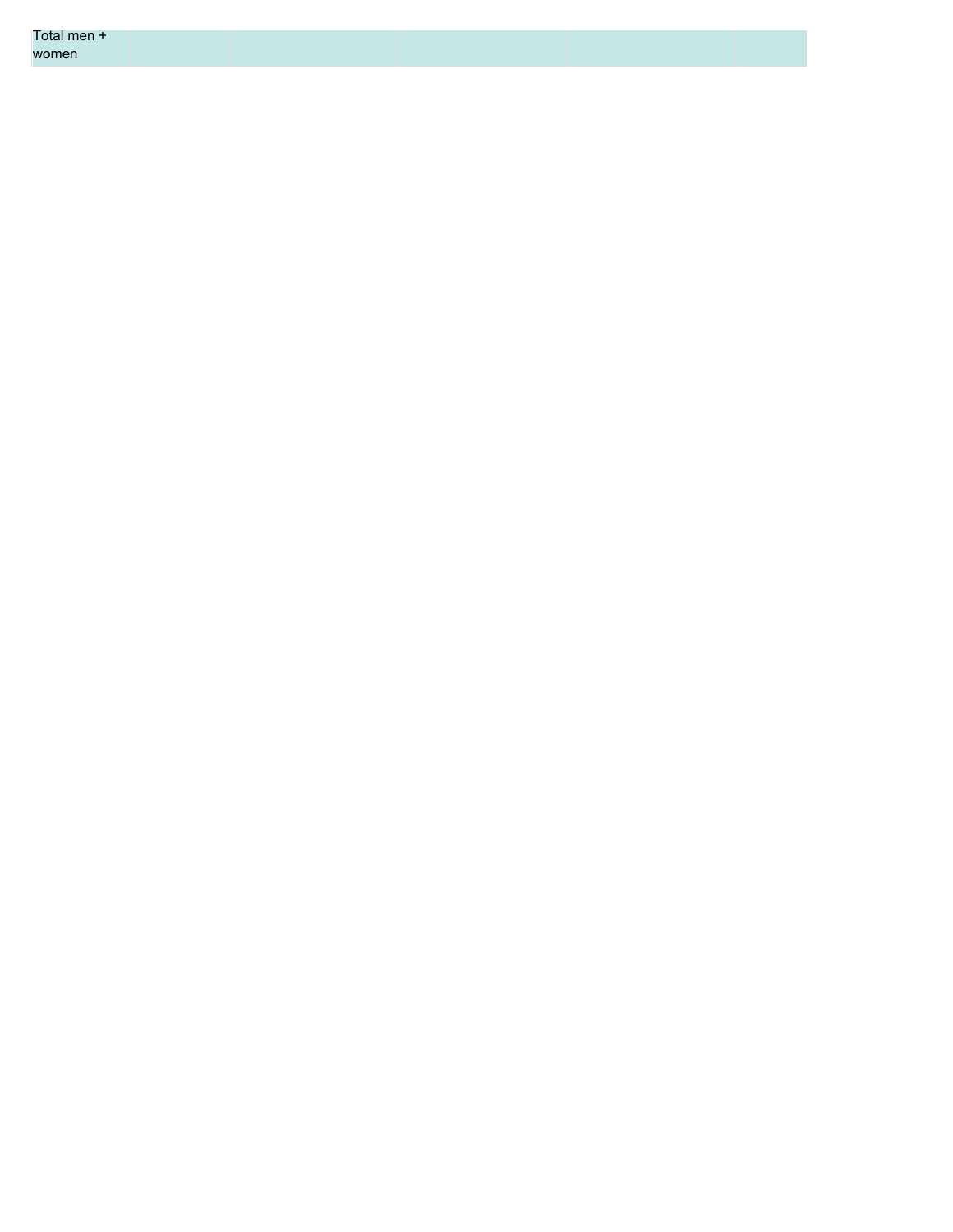### **Section II - Graduation Rate - Bachelor's completers by length of time to degree**

The students who attained a bachelor's degree or equivalent as reported on the previous page are listed in Column 18. In Column 19, report the number of bachelor's degree seekers who earned a bachelor's degree in 4 years. In Column 20, the number of bachelor's degree seekers who earned a bachelor's degree in 5 years. Column 21 will be calculated for you.

#### **Subcohort of full-time, first-time students seeking a bachelor's or equivalent degree**

#### •**Report Hispanic/Latino individuals of any race as Hispanic/Latino**

| Screen 2 of 3                           | Cohort year 2007                        |                      |               |                                                                             |                   |  |  |  |
|-----------------------------------------|-----------------------------------------|----------------------|---------------|-----------------------------------------------------------------------------|-------------------|--|--|--|
|                                         | Bachelor's or                           |                      |               | Completed Subcohort students who attained a bachelor's degree or equivalent |                   |  |  |  |
|                                         | equivalent degree-<br>seeking subcohort | bachelor's<br>degree |               | Completed the program in Completed the program in Completed                 |                   |  |  |  |
|                                         |                                         | or equivalent        | 4 yrs or less | 5 yrs                                                                       | the program<br>in |  |  |  |
|                                         |                                         | within 150%          |               |                                                                             | 6 yrs             |  |  |  |
|                                         | (Column 10)                             | (Column 18)          | (Column 19)   | (Column 20)                                                                 | (Column 21)       |  |  |  |
| <b>Men</b>                              |                                         |                      |               |                                                                             |                   |  |  |  |
| Nonresident alien                       | 11                                      | 10                   | 4             | 6                                                                           | $\overline{0}$    |  |  |  |
| Hispanic/Latino                         | 388                                     | 328                  | 206           | 99                                                                          | 23                |  |  |  |
| American Indian<br>or Alaska Native     | 6                                       | 6                    | 5             | $\mathbf 1$                                                                 | $\overline{0}$    |  |  |  |
| Asian                                   | 267                                     | 224                  |               |                                                                             | 15                |  |  |  |
|                                         |                                         |                      | 153           | 56                                                                          |                   |  |  |  |
| <b>Black or African</b><br>American     | 266                                     | 188                  | 112           | 56                                                                          | 20                |  |  |  |
| Native Hawaiian                         | $\overline{2}$                          | $\mathbf{1}$         |               |                                                                             | $\mathbf{1}$      |  |  |  |
| or Other Pacific<br><b>Islander</b>     |                                         |                      | 10            | O                                                                           |                   |  |  |  |
| White                                   | 1,619                                   | 1,410                | 932           | 416                                                                         | 62                |  |  |  |
| Two or more<br>races                    | 22                                      | 20                   | 15            | 4                                                                           | $\overline{1}$    |  |  |  |
| Race and<br>ethnicity unknown           | 68                                      | 58                   | 40            | 15                                                                          | 3                 |  |  |  |
| <b>Total men</b>                        | 2,649                                   | 2,245                | 1,467         | 653                                                                         | 125               |  |  |  |
| <b>Women</b>                            |                                         |                      |               |                                                                             |                   |  |  |  |
| Nonresident alien                       | 14                                      | 10                   | 10            | 0                                                                           | $\mathbf 0$       |  |  |  |
| Hispanic/Latino                         | 592                                     | 531                  | 439           | 81                                                                          | 11                |  |  |  |
| American Indian                         | 14                                      | 13                   |               |                                                                             | $\overline{0}$    |  |  |  |
| or Alaska Native                        |                                         |                      | 11            | $\overline{2}$                                                              | 8                 |  |  |  |
| Asian                                   | 318                                     | 277                  | 220           | 49                                                                          |                   |  |  |  |
| <b>Black or African</b><br>American     | 603                                     | 486                  | 383           | 84                                                                          | 19                |  |  |  |
| Native Hawaiian                         | 8                                       | 6                    |               | 3                                                                           | 1                 |  |  |  |
| or Other Pacific<br><b>Islander</b>     |                                         |                      | 2             |                                                                             |                   |  |  |  |
| White                                   | 2,140                                   | 1,908                |               |                                                                             | 48                |  |  |  |
| Two or more                             | 32                                      | 30                   | 1,588         | 272                                                                         | $\mathbf 0$       |  |  |  |
| races                                   |                                         |                      | 25            | $\overline{5}$                                                              |                   |  |  |  |
| Race and                                | 72                                      | 67                   | 52            | 14                                                                          | $\overline{1}$    |  |  |  |
| ethnicity unknown<br><b>Total women</b> | 3,793                                   | 3,328                | 2,730         | 510                                                                         | 88                |  |  |  |
| Total men +                             | 6,442                                   | 5,573                | 4,197         | 1,163                                                                       | 213               |  |  |  |
| women                                   |                                         |                      |               |                                                                             |                   |  |  |  |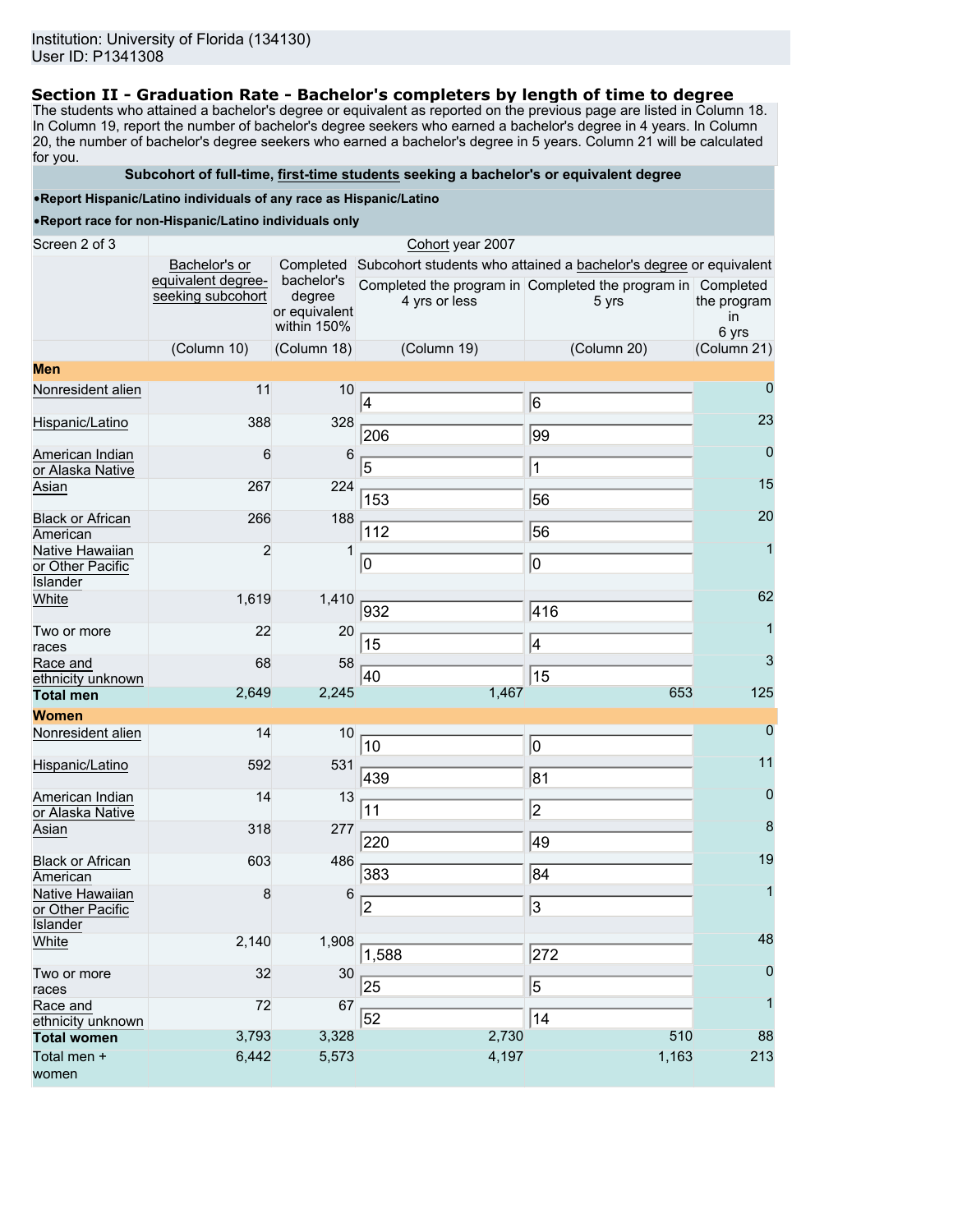# **Section II - Graduation Rate - Transfers/exclusions**

•In the columns below, report the status of the BACHELOR'S DEGREE-SEEKING STUDENTS reported in the subcohort in Column 10, who did not complete a program as of 150% of normal time to completion.

•Report transfers-out who did not complete a program in Column 30. If the mission of your institution includes providing substantial preparation for students to enroll in another eligible institution WITHOUT having completed their programs, you must report transfer-out data in Column 30. A school is required to report only on those students that the school knows have transferred to another school. A school must document that the student actually transferred. If it is not part of your mission, you may report transfer-out data if you wish.

•Report exclusions from the cohort in Column 45. The ONLY allowable categories for this column are:

students who died or became permanently disabled

students who left school to serve in the armed forces (or have been called up to active duty)

students who left school to serve with a foreign aid service of the Federal Government

students who left school to serve on an official church mission

•Column 52 [No longer enrolled] will be calculated for you. This includes students who have dropped out or who completed in greater than 150% of normal time.

•If you do not have any values to enter in either Columns 30, 45, or 51, you must enter at least one zero in a field on this screen

#### **Subcohort of full-time, first-time students seeking a bachelor's or equivalent degree**

#### •**Report Hispanic/Latino individuals of any race as Hispanic/Latino**

| Screen 3 of 3                                                    |                                                            |                                       |                             | Cohort year 2007 |                 |                                 |
|------------------------------------------------------------------|------------------------------------------------------------|---------------------------------------|-----------------------------|------------------|-----------------|---------------------------------|
|                                                                  | Bachelor's or<br>equivalent<br>degree-seeking<br>subcohort | Total<br>completers<br>within<br>150% | Total transfer-out students | Total exclusions | Still enrolled  | <b>No</b><br>longer<br>enrolled |
|                                                                  | (Column 10)                                                | (Column<br>29)                        | (Column 30)                 | (Column 45)      | (Column 51)     | (Column<br>52)                  |
| <b>Men</b>                                                       |                                                            |                                       |                             |                  |                 |                                 |
| Nonresident<br>alien                                             | 11                                                         | 10                                    | 10                          | 0                | 10              | $\mathbf{1}$                    |
| Hispanic/Latino                                                  | 388                                                        | 328                                   | 13                          | o                | $\overline{10}$ | 37                              |
| American<br>Indian or<br>Alaska Native                           | $\,6$                                                      | $\,6$                                 | 0                           | ⊚                | o               | $\mathbf 0$                     |
| Asian                                                            | 267                                                        | 224                                   | 11                          | O                | 4               | 28                              |
| <b>Black or</b><br>African<br>American                           | 266                                                        | 188                                   | 17                          | $\vert$ 1        | 6               | 54                              |
| <b>Native</b><br>Hawaiian or<br>Other Pacific<br><b>Islander</b> | $\overline{c}$                                             | $\mathbf{1}$                          | $ 0\rangle$                 | 10               | 10              | 1                               |
| White                                                            | 1,619                                                      | 1,410                                 | 39                          | 0                | 32              | 138                             |
| Two or more<br>races                                             | 22                                                         | 20                                    | 10                          | o                | $\sqrt{2}$      | $\mathbf 0$                     |
| Race and<br>ethnicity<br>unknown                                 | 68                                                         | 58                                    | 1                           | 0                | 0               | 9                               |
| <b>Total men</b>                                                 | 2,649                                                      | 2,245                                 | 81                          | 1                | 54              | 268                             |
| <b>Women</b>                                                     |                                                            |                                       |                             |                  |                 |                                 |
| Nonresident<br>alien                                             | 14                                                         | 10                                    | 0                           | 0                | 0               | $\overline{4}$                  |
| Hispanic/Latino                                                  | 592                                                        | 531                                   | 22                          | ⊚                | 10              | 29                              |
| American<br>Indian or<br>Alaska Native                           | 14                                                         | 13                                    | 10                          | ⊚                | $\overline{0}$  | $\overline{1}$                  |
| Asian                                                            | 318                                                        | 277                                   | 11                          | $ 0\rangle$      | 8               | 22                              |
| <b>Black or</b><br>African<br>American                           | 603                                                        | 486                                   | 18                          | ⊚                | $\overline{14}$ | 85                              |
|                                                                  | $\bf 8$                                                    | $\,6$                                 | 10                          | 0                | lo              | $\overline{2}$                  |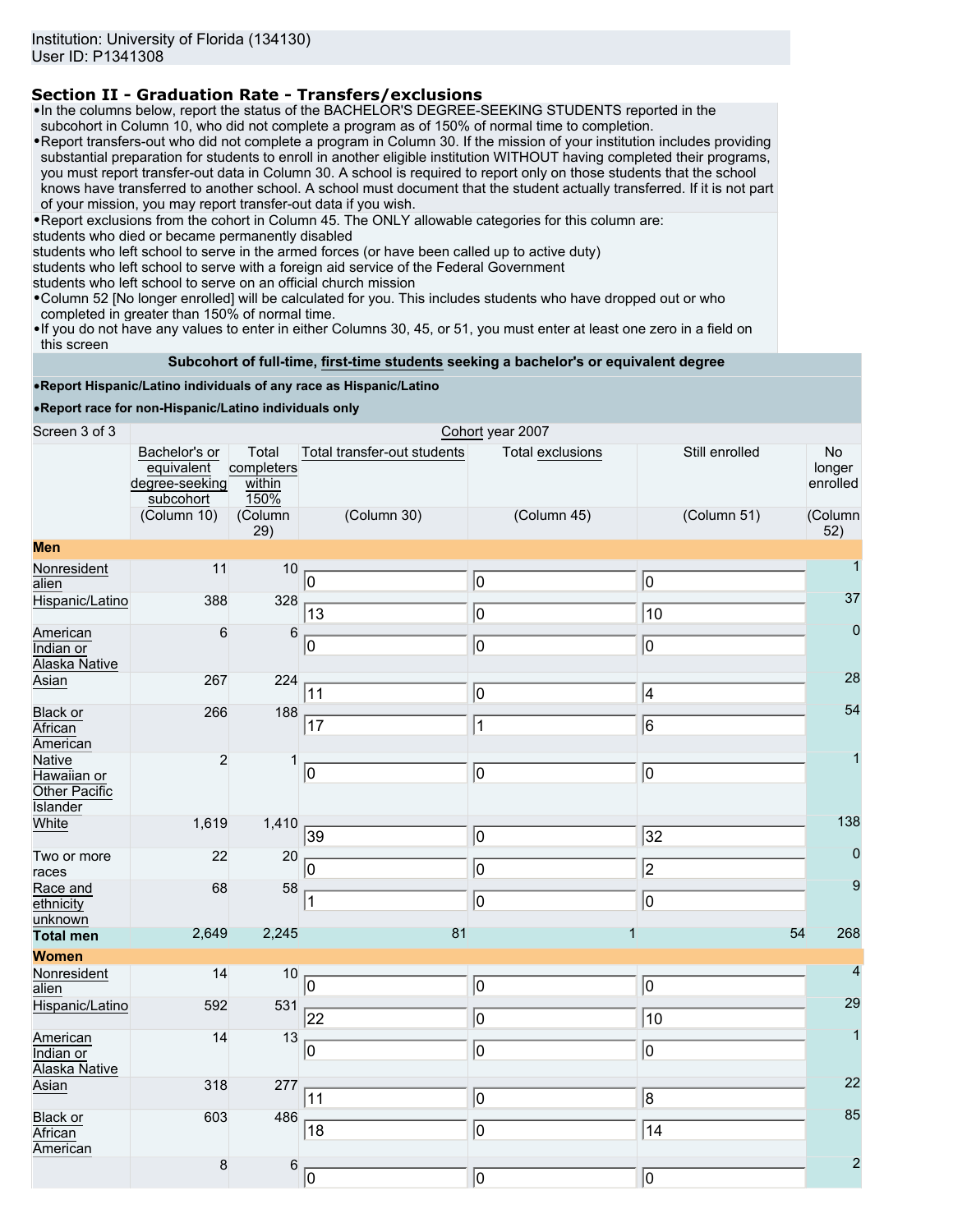| Native<br>Hawaiian or<br>Other Pacific<br><b>Islander</b> |       |       |     |                |    |                |
|-----------------------------------------------------------|-------|-------|-----|----------------|----|----------------|
| White                                                     | 2,140 | 1,908 | 72  |                | 13 | 146            |
| Two or more<br>races                                      | 32    | 30    | 10  | $ 0\rangle$    | 10 | $\overline{2}$ |
| Race and<br>ethnicity<br>unknown                          | 72    | 67    |     | $ 0\rangle$    | 10 | $\overline{4}$ |
| <b>Total women</b>                                        | 3,793 | 3,328 | 124 |                | 45 | 295            |
| Total men +<br>women                                      | 6,442 | 5,573 | 205 | $\overline{2}$ | 99 | 563            |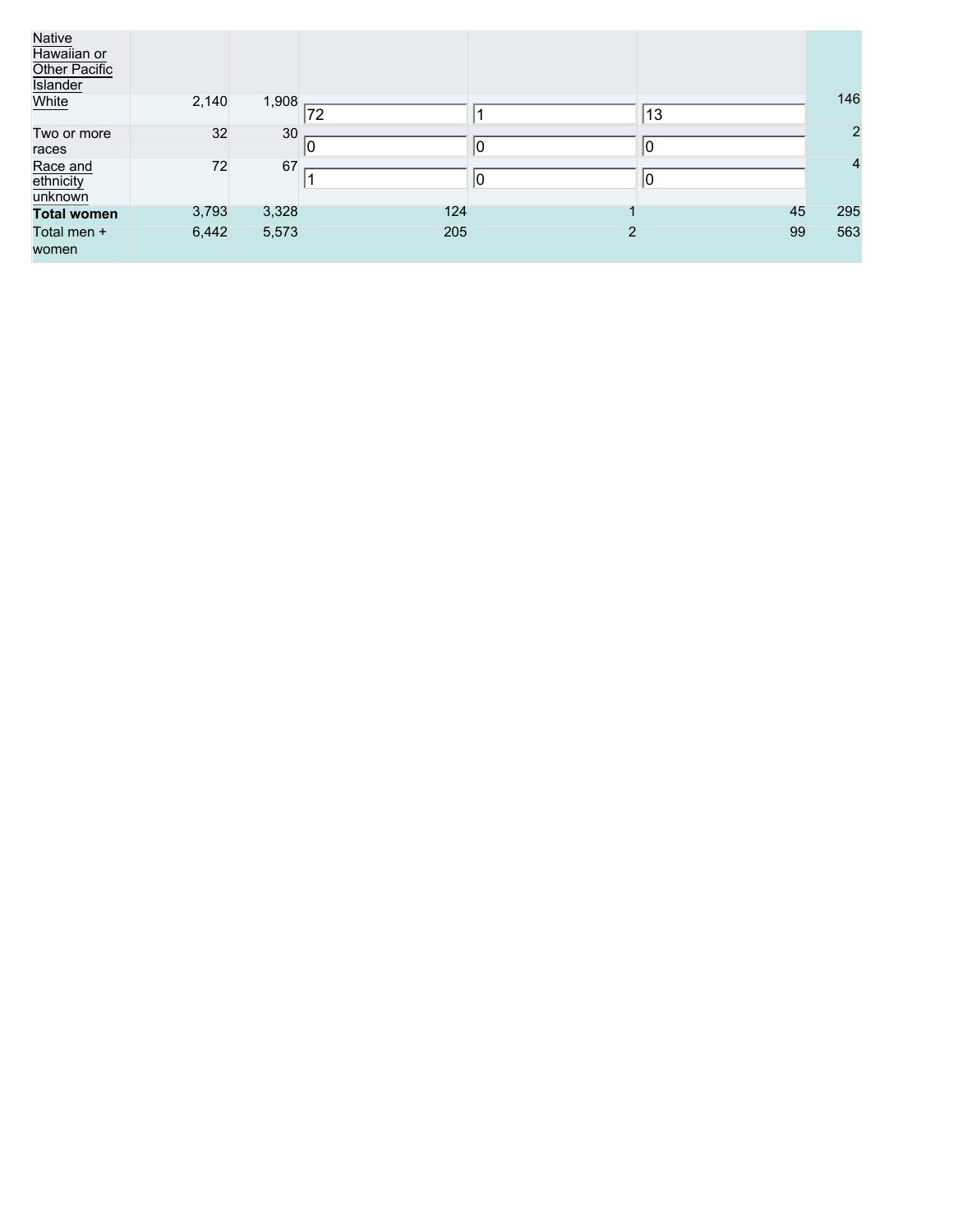## **Graduation and transfer-out rates**

**Calculation of graduation and transfer-out rates**

| Screen 1 of 2                                         |                   |                     | Cohort year 2007                |                                   |                    |                      |
|-------------------------------------------------------|-------------------|---------------------|---------------------------------|-----------------------------------|--------------------|----------------------|
|                                                       | Revised<br>cohort | Total<br>exclusions | Total completers<br>within 150% | Total<br>transfer-out<br>students | Graduation<br>rate | Transfer-out<br>rate |
| Overall Rates, will be displayed on College Navigator |                   |                     |                                 |                                   | 87                 | 3                    |
| Men                                                   |                   |                     |                                 |                                   |                    |                      |
| Nonresident alien                                     | 11                | $\overline{0}$      | 10                              | $\mathbf{0}$                      | 91                 | $\overline{0}$       |
| Hispanic/Latino                                       | 388               | 0                   | 328                             | 13                                | 85                 | 3                    |
| American Indian or Alaska<br>Native                   | 6                 | 0                   | 6                               | 0                                 | 100                | $\mathbf 0$          |
| Asian                                                 | 267               | 0                   | 224                             | 11                                | 84                 | $\overline{4}$       |
| Black or African American                             | 266               | 1                   | 188                             | 17                                | 71                 | 6                    |
| Native Hawaiian or Other<br>Pacific Islander          | $\overline{2}$    | 0                   | $\overline{1}$                  | $\overline{0}$                    | 50                 | $\mathbf{0}$         |
| White                                                 | 1,619             | 0                   | 1,410                           | 39                                | 87                 | $\overline{2}$       |
| Two or more races                                     | 22                | 0                   | 20                              | $\mathbf 0$                       | 91                 | $\mathbf 0$          |
| Race and ethnicity unknown                            | 68                | 0                   | 58                              | 1                                 | 85                 | $\vert$              |
| <b>Total men</b>                                      | 2,649             | $\mathbf{1}$        | 2,245                           | 81                                | 85                 | 3                    |
| <b>Women</b>                                          |                   |                     |                                 |                                   |                    |                      |
| Nonresident alien                                     | 14                | 0                   | 10                              | $\mathbf 0$                       | 71                 | $\overline{0}$       |
| Hispanic/Latino                                       | 592               | 0                   | 531                             | 22                                | 90                 | $\overline{4}$       |
| American Indian or Alaska<br><b>Native</b>            | 14                | 0                   | 13                              | $\overline{0}$                    | 93                 | $\mathbf 0$          |
| Asian                                                 | 318               | 0                   | 277                             | 11                                | 87                 | 3                    |
| <b>Black or African American</b>                      | 603               | 0                   | 486                             | 18                                | 81                 | 3                    |
| Native Hawaiian or Other<br>Pacific Islander          | 8                 | $\mathbf 0$         | 6                               | $\overline{0}$                    | 75                 | $\mathbf 0$          |
| White                                                 | 2,140             | 1                   | 1,908                           | 72                                | 89                 | 3                    |
| Two or more races                                     | 32                | 0                   | 30                              | 0                                 | 94                 | $\mathbf 0$          |
| Race and ethnicity unknown                            | 72                | 0                   | 67                              | 1                                 | 93                 | $\mathbf{1}$         |
| <b>Total women</b>                                    | 3,793             | $\mathbf{1}$        | 3,328                           | 124                               | 88                 | 3                    |
| <b>Total (men and women)</b>                          |                   |                     |                                 |                                   |                    |                      |
| Nonresident alien                                     | 25                | $\overline{0}$      | 20                              | $\overline{0}$                    | 80                 | $\overline{0}$       |
| Hispanic/Latino                                       | 980               | 0                   | 859                             | 35                                | 88                 | 4                    |
| American Indian or Alaska<br>Native                   | 20                | $\overline{0}$      | 19                              | $\overline{0}$                    | 95                 | $\mathbf 0$          |
| Asian                                                 | 585               | 0                   | 501                             | 22                                | 86                 | 4                    |
| Black or African American                             | 869               | 1                   | 674                             | 35                                | 78                 | 4                    |
| Native Hawaiian or Other<br>Pacific Islander          | 10                | $\mathbf 0$         | $\overline{7}$                  | 0                                 | 70                 | 0                    |
| White                                                 | 3,759             | 1                   | 3,318                           | 111                               | 88                 | 3                    |
| Two or more races                                     | 54                | 0                   | 50                              | 0                                 | 93                 | O                    |
| Race and ethnicity unknown                            | 140               | 0                   | 125                             | 2                                 | 89                 |                      |
| <b>Total</b>                                          | 6,442             | $\overline{2}$      | 5,573                           | 205                               | 87                 | 3                    |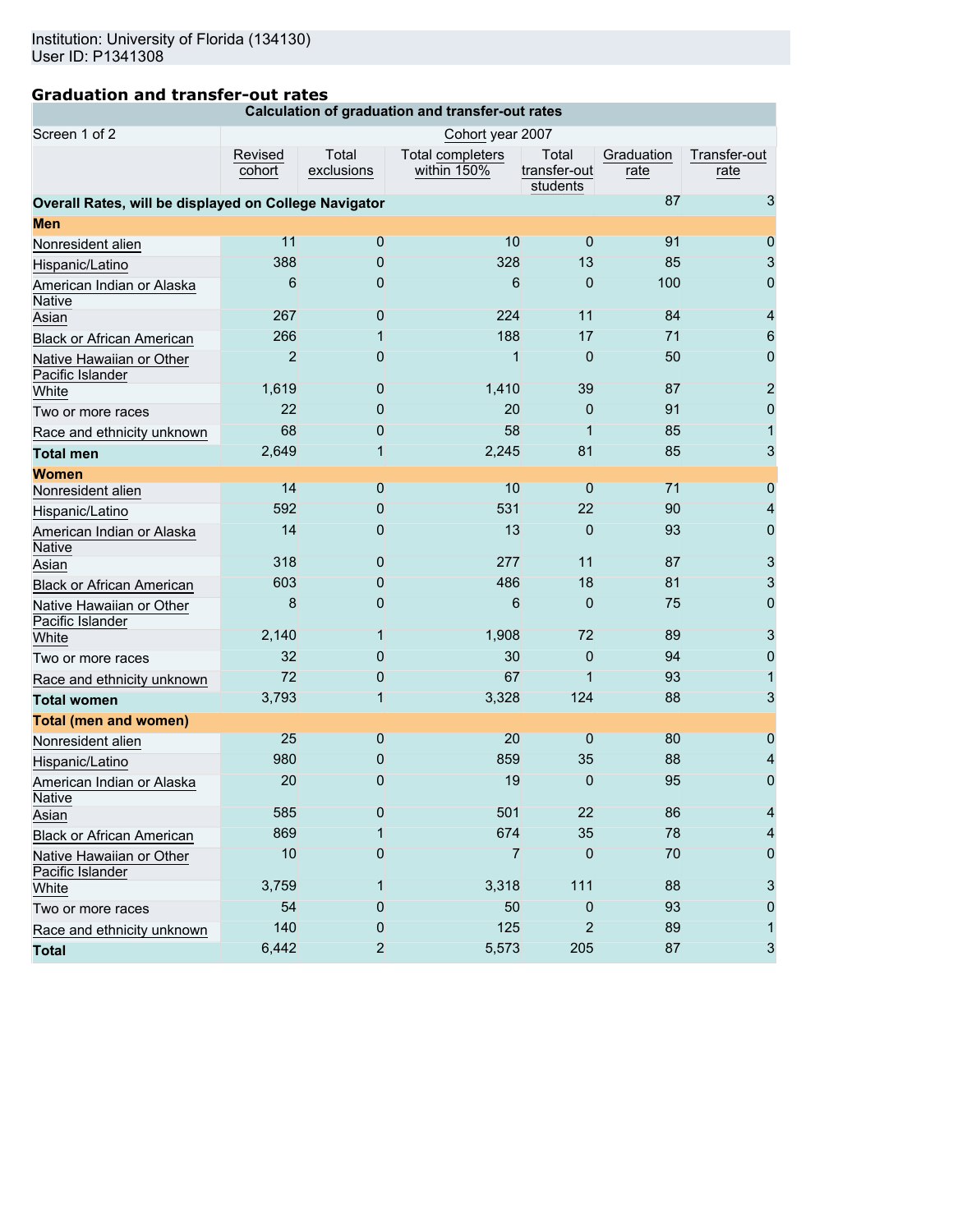# **Graduation and transfer-out rates by length of time to degree**

|  |  |  | Calculation of graduation rates |  |
|--|--|--|---------------------------------|--|

| Screen 2 of 2<br>Cohort year 2007                                                        |                   |                     |                                                          |                         |                         |                      |                      |                      |
|------------------------------------------------------------------------------------------|-------------------|---------------------|----------------------------------------------------------|-------------------------|-------------------------|----------------------|----------------------|----------------------|
|                                                                                          | Revised<br>cohort | Total<br>exclusions | Completed<br>bachelor's                                  | Completed<br>bachelor's | Completed<br>bachelor's | 4 year<br>graduation | 5 year<br>graduation | 6 year<br>graduation |
|                                                                                          |                   |                     | degree in 4<br>or less years or less years or less years | degree in 5             | degree in 6             | rate                 | rate                 | rate                 |
| Graduation rates displayed below in bold italics will be displayed on College Navigator. |                   |                     |                                                          |                         |                         |                      |                      |                      |
| <b>Men</b>                                                                               |                   |                     |                                                          |                         |                         |                      |                      |                      |
| Nonresident alien                                                                        | 11                | 0                   | $\overline{4}$                                           | 10                      | 10                      | 36                   | 91                   | 91                   |
| Hispanic/Latino                                                                          | 388               | 0                   | 206                                                      | 305                     | 328                     | 53                   | 79                   | 85                   |
| American Indian or<br>Alaska Native                                                      | 6                 | 0                   | 5                                                        | 6                       | 6                       | 83                   | 100                  | 100                  |
| Asian                                                                                    | 267               | 0                   | 153                                                      | 209                     | 224                     | 57                   | 78                   | 84                   |
| <b>Black or African</b><br>American                                                      | 266               | 1                   | 112                                                      | 168                     | 188                     | 42                   | 63                   | 71                   |
| Native Hawaiian or<br><b>Other Pacific</b><br>Islander                                   | $\overline{2}$    | $\overline{0}$      | $\mathbf 0$                                              | $\overline{0}$          | $\overline{1}$          | $\mathbf 0$          | $\theta$             | 50                   |
| White                                                                                    | 1,619             | 0                   | 932                                                      | 1,348                   | 1,410                   | 58                   | 83                   | 87                   |
| Two or more races                                                                        | 22                | $\mathbf 0$         | 15                                                       | 19                      | 20                      | 68                   | 86                   | 91                   |
| Race and ethnicity                                                                       | 68                | $\overline{0}$      | 40                                                       | 55                      | 58                      | 59                   | 81                   | 85                   |
| unknown                                                                                  |                   |                     |                                                          |                         |                         |                      |                      |                      |
| <b>Total men</b>                                                                         | 2,649             | $\mathbf{1}$        | 1,467                                                    | 2,120                   | 2,245                   | 55                   | 80                   | 85                   |
| Women                                                                                    |                   |                     |                                                          |                         |                         |                      |                      |                      |
| Nonresident alien                                                                        | 14                | 0                   | 10                                                       | 10                      | 10                      | 71                   | 71                   | 71                   |
| Hispanic/Latino                                                                          | 592               | $\mathbf 0$         | 439                                                      | 520                     | 531                     | 74                   | 88                   | 90                   |
| American Indian or<br>Alaska Native                                                      | 14                | 0                   | 11                                                       | 13                      | 13                      | 79                   | 93                   | 93                   |
| Asian                                                                                    | 318               | 0                   | 220                                                      | 269                     | 277                     | 69                   | 85                   | 87                   |
| <b>Black or African</b><br>American                                                      | 603               | 0                   | 383                                                      | 467                     | 486                     | 64                   | 77                   | 81                   |
| Native Hawaiian or<br>Other Pacific<br>Islander                                          | 8                 | $\overline{0}$      | $\overline{2}$                                           | 5                       | $\sqrt{6}$              | 25                   | 63                   | 75                   |
| White                                                                                    | 2,140             | $\mathbf 1$         | 1,588                                                    | 1,860                   | 1,908                   | 74                   | 87                   | 89                   |
| Two or more races                                                                        | 32                | 0                   | 25                                                       | 30                      | 30                      | 78                   | 94                   | 94                   |
| Race and ethnicity<br>unknown                                                            | 72                | $\overline{0}$      | 52                                                       | 66                      | 67                      | 72                   | 92                   | 93                   |
| <b>Total women</b>                                                                       | 3,793             | $\mathbf 1$         | 2,730                                                    | 3,240                   | 3,328                   | 72                   | 85                   | 88                   |
| <b>Total (men and women)</b>                                                             |                   |                     |                                                          |                         |                         |                      |                      |                      |
| Nonresident alien                                                                        | 25                | $\overline{0}$      | 14                                                       | 20                      | 20                      | 56                   | 80                   | 80                   |
| Hispanic/Latino                                                                          | 980               | 0                   | 645                                                      | 825                     | 859                     | 66                   | 84                   | 88                   |
| American Indian or<br>Alaska Native                                                      | 20                | 0                   | 16                                                       | 19                      | 19                      | 80                   | 95                   | 95                   |
| Asian                                                                                    | 585               | 0                   | 373                                                      | 478                     | 501                     | 64                   | 82                   | 86                   |
| <b>Black or African</b><br>American                                                      | 869               | 1                   | 495                                                      | 635                     | 674                     | 57                   | 73                   | 78                   |
| Native Hawaiian or<br>Other Pacific<br>Islander                                          | 10                | $\overline{0}$      | $\overline{2}$                                           | 5                       | $\overline{7}$          | 20                   | 50                   | 70                   |
| White                                                                                    | 3,759             | 1                   | 2,520                                                    | 3,208                   | 3,318                   | 67                   | 85                   | 88                   |
| Two or more races                                                                        | 54                | 0                   | 40                                                       | 49                      | 50                      | 74                   | 91                   | 93                   |
| Race and ethnicity<br>unknown                                                            | 140               | $\overline{0}$      | 92                                                       | 121                     | 125                     | 66                   | 86                   | 89                   |
| <b>Total</b>                                                                             | 6,442             | $\overline{2}$      | 4,197                                                    | 5,360                   | 5,573                   | 65                   | 83                   | 87                   |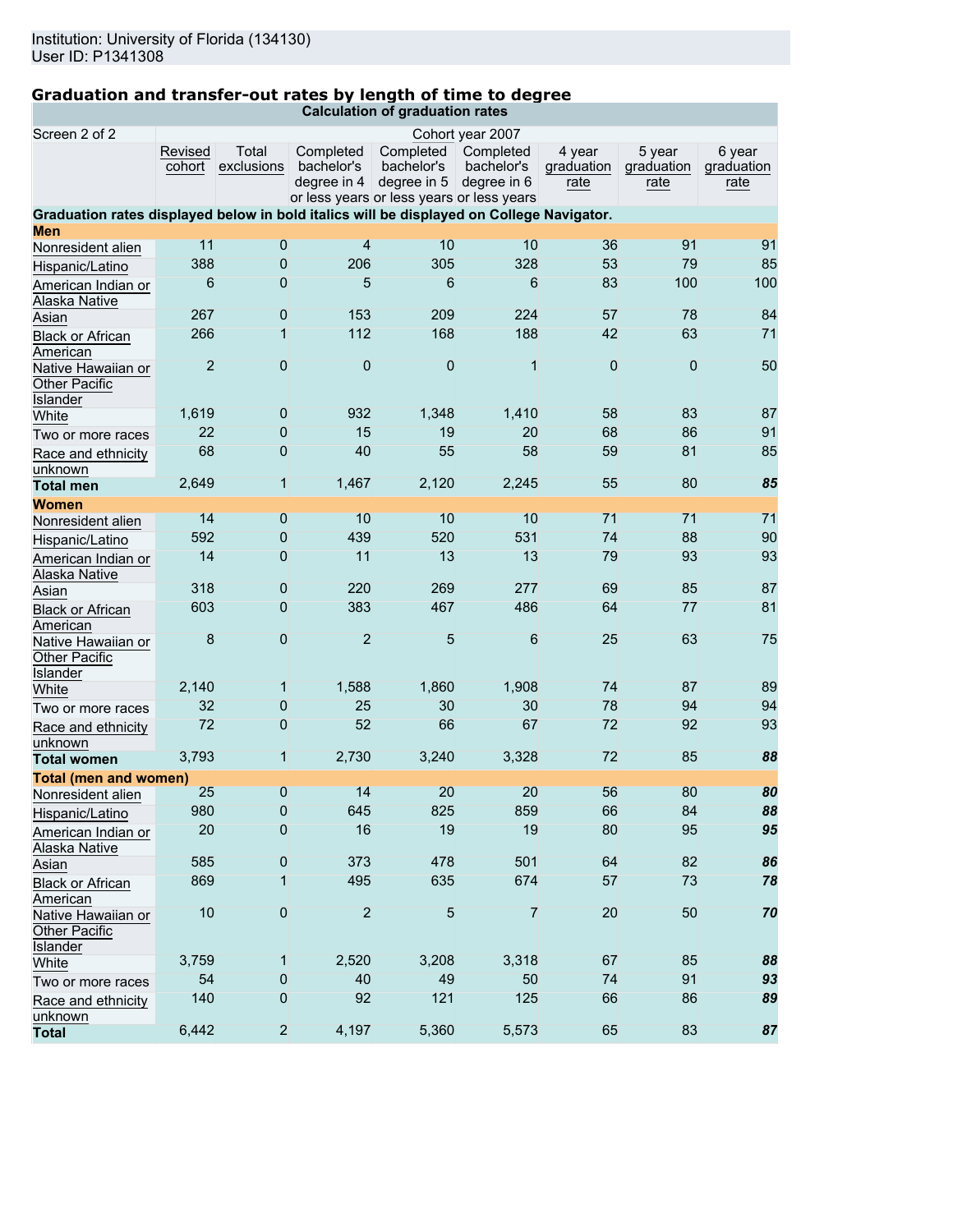Institution: University of Florida (134130) User ID: P1341308

## **Graduation rates**

| Calculation of 4-year average rates: Cohort adjustment |       |       |       |       |              |  |  |  |  |
|--------------------------------------------------------|-------|-------|-------|-------|--------------|--|--|--|--|
| Screen 1 of 3                                          | 2004  | 2005  | 2006  | 2007  | 4-year Total |  |  |  |  |
| Men                                                    |       |       |       |       |              |  |  |  |  |
| Revised cohort (I,01)                                  | 2,920 | 3,141 | 2,897 | 2,649 | 11,607       |  |  |  |  |
| Total exclusions (II,45)                               | 5     |       | 6     |       | 16           |  |  |  |  |
| Total exclusions (III,45)                              |       |       |       | O     | O            |  |  |  |  |
| Adjusted cohort                                        | 2,915 | 3,137 | 2,891 | 2,648 | 11,591       |  |  |  |  |
| <b>Women</b>                                           |       |       |       |       |              |  |  |  |  |
| Revised cohort (I,01)                                  | 3,710 | 4,083 | 3,789 | 3,793 | 15,375       |  |  |  |  |
| Total exclusions (II,45)                               |       |       | 6     |       | 14           |  |  |  |  |
| Total exclusions (III,45)                              |       |       |       | O     | O            |  |  |  |  |
| Adjusted cohort                                        | 3,706 | 4,080 | 3,783 | 3,792 | 15,361       |  |  |  |  |
| <b>Total (men and women)</b>                           |       |       |       |       |              |  |  |  |  |
| Revised cohort (I,01)                                  | 6,630 | 7,224 | 6,686 | 6,442 | 26,982       |  |  |  |  |
| Total exclusions (II,45)                               | 9     |       | 12    |       | 30           |  |  |  |  |
| Total exclusions (III,45)                              |       |       |       |       | $\Omega$     |  |  |  |  |
| Adjusted cohort                                        | 6,621 | 7,217 | 6,674 | 6,440 | 26,952       |  |  |  |  |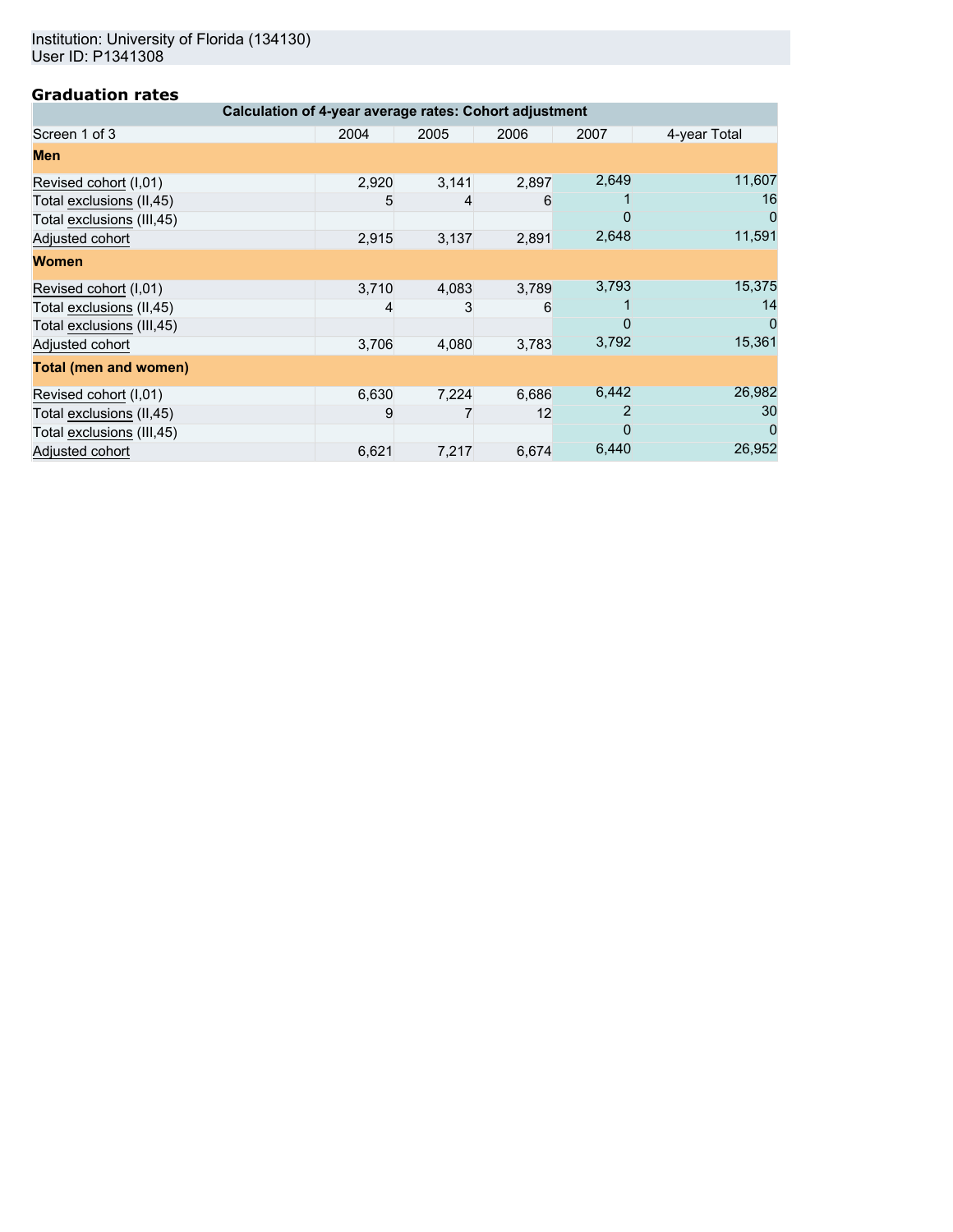# **Graduation rates**

| Calculation of 4-year average rates: Completers within 150% of normal time |       |       |       |                |              |
|----------------------------------------------------------------------------|-------|-------|-------|----------------|--------------|
| Screen 2 of 3                                                              | 2004  | 2005  | 2006  | 2007           | 4-year Total |
| <b>Men</b>                                                                 |       |       |       |                |              |
| <2-yr completers (II,11)                                                   |       |       |       | $\overline{0}$ |              |
| 2<4-yr completers (II,12)                                                  |       |       |       | $\mathbf 0$    |              |
| Bachelor's completers (II, 18)                                             | 2,380 | 2,547 | 2,354 | 2,245          | 9,526        |
| <2-yr completers (III, 11)                                                 |       |       |       | 0              |              |
| 2<4-yr completers (III,12)                                                 |       |       |       | 0              |              |
| Bachelor's completers (III, 18)                                            |       |       |       | 0              |              |
| Total completers within 150%                                               | 2,380 | 2,547 | 2,354 | 2,245          | 9,526        |
| <b>Women</b>                                                               |       |       |       |                |              |
| <2-yr completers (II,11)                                                   |       |       |       | 0              |              |
| 2<4-yr completers (II,12)                                                  |       |       |       | $\mathbf 0$    |              |
| Bachelor's completers (II,18)                                              | 3,213 | 3,493 | 3,327 | 3,328          | 13,361       |
| <2-yr completers (III, 11)                                                 |       |       |       | 0              |              |
| 2<4-yr completers (III,12)                                                 |       |       |       | 0              |              |
| Bachelor's completers (III, 18)                                            |       |       |       | $\Omega$       |              |
| Total completers within 150%                                               | 3,213 | 3,493 | 3,327 | 3,328          | 13,361       |
| <b>Total (men and women)</b>                                               |       |       |       |                |              |
| <2-yr completers (II,11)                                                   |       |       |       | $\mathbf 0$    |              |
| 2<4-yr completers (II,12)                                                  |       |       |       | $\overline{0}$ | 0            |
| Bachelor's completers (II,18)                                              | 5,593 | 6,040 | 5,681 | 5,573          | 22,887       |
| <2-yr completers (III,11)                                                  |       |       |       | 0              |              |
| 2<4-yr completers (III,12)                                                 |       |       |       | 0              |              |
| Bachelor's completers (III, 18)                                            |       |       |       | 0              |              |
| Total completers within 150%                                               | 5,593 | 6,040 | 5,681 | 5,573          | 22,887       |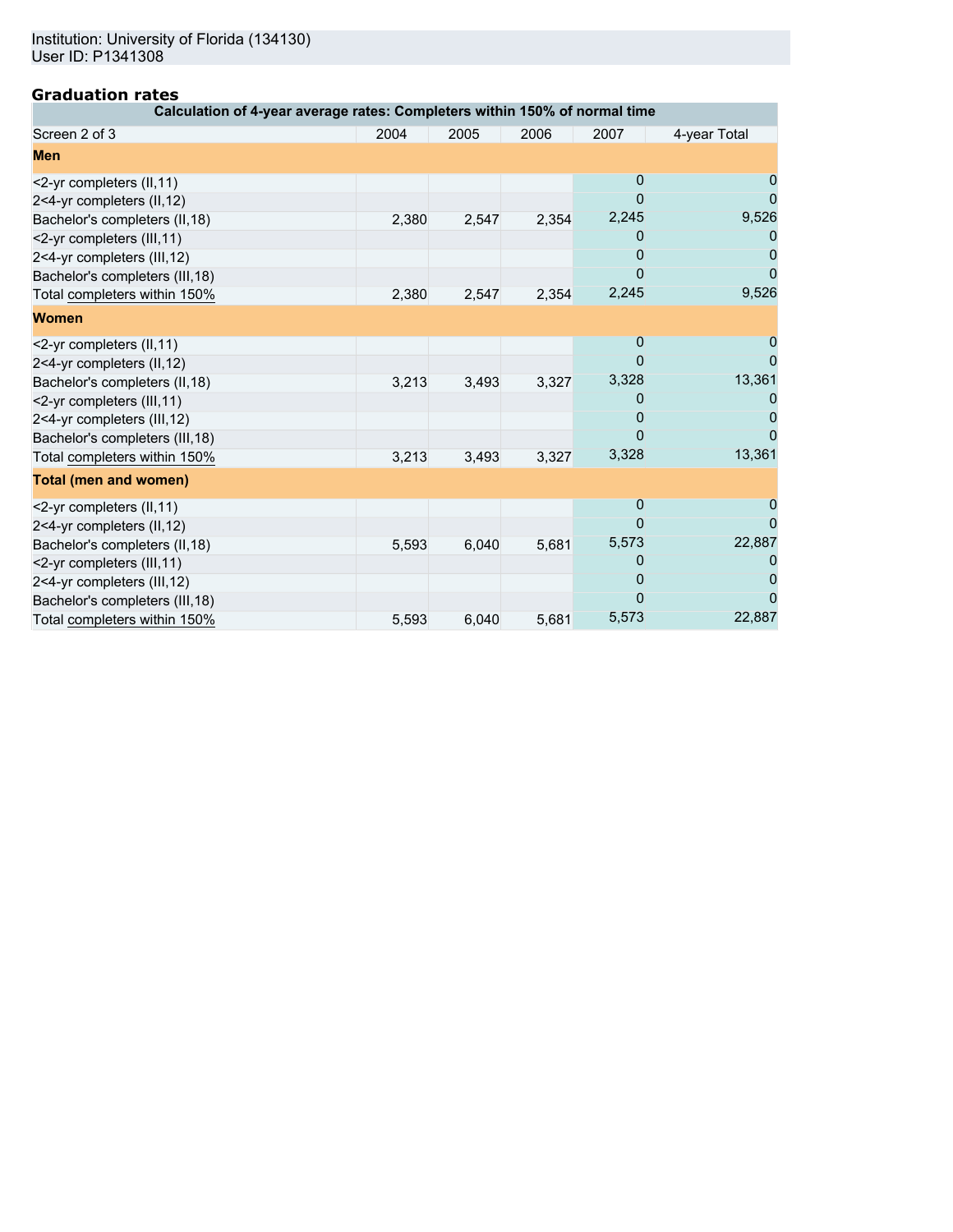# **Graduation rates**

| 91 GWMG CIVII I<br>Calculation of 4-year average rates: Transfer-out students and rate calculations |      |      |      |          |              |  |
|-----------------------------------------------------------------------------------------------------|------|------|------|----------|--------------|--|
|                                                                                                     |      |      |      |          |              |  |
| Screen 3 of 3                                                                                       | 2004 | 2005 | 2006 | 2007     | 4-year Total |  |
| <b>Men</b>                                                                                          |      |      |      |          |              |  |
| Transfer-out students (II, 30)                                                                      | 90   | 127  | 113  | 81       | 411          |  |
| Transfer-out students (III, 30)                                                                     |      |      |      | 0        | 0            |  |
| Total transfer-out students                                                                         | 90   | 127  | 113  | 81       | 411          |  |
| <b>Women</b>                                                                                        |      |      |      |          |              |  |
| Transfer-out students (II, 30)                                                                      | 163  | 159  | 126  | 124      | 572          |  |
| Transfer-out students (III, 30)                                                                     |      |      |      | 0        |              |  |
| Total transfer-out students                                                                         | 163  | 159  | 126  | 124      | 572          |  |
| <b>Total (men and women)</b>                                                                        |      |      |      |          |              |  |
| Transfer-out students (II, 30)                                                                      | 253  | 286  | 239  | 205      | 983          |  |
| Transfer-out students (III, 30)                                                                     |      |      |      | $\Omega$ |              |  |
| Total transfer-out students                                                                         | 253  | 286  | 239  | 205      | 983          |  |
|                                                                                                     |      |      |      |          |              |  |
| 4-year average Student-Right-to-Know completion or graduation rate calculation                      |      |      |      |          | 85           |  |
| (Total Completers within 150% / Adjusted Cohort)                                                    |      |      |      |          |              |  |
| 4-year average Student-Right-to-Know transfer-out rate calculation                                  |      |      |      |          |              |  |
| (Total Transfer-out Students / Adjusted Cohort)                                                     |      |      |      |          |              |  |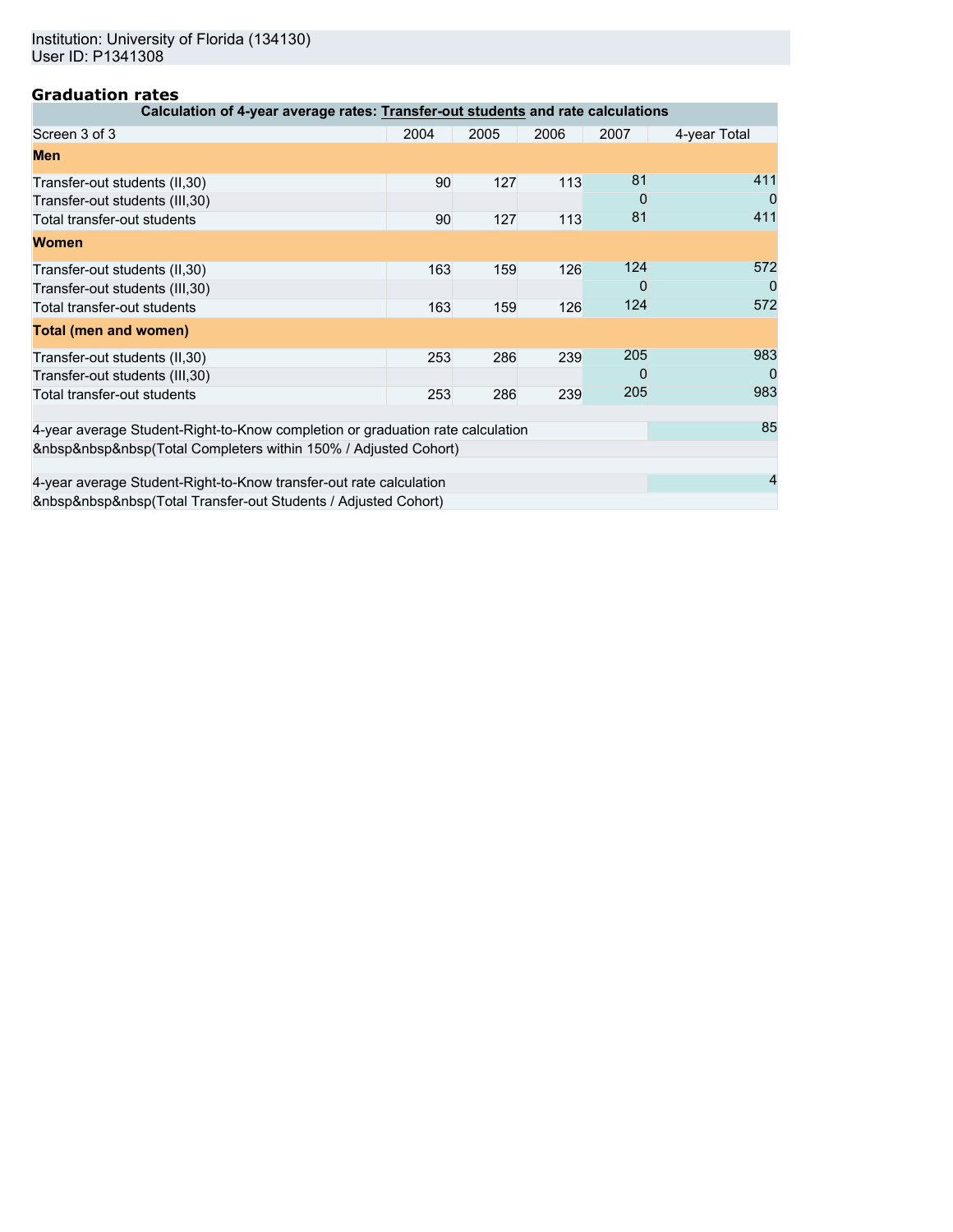### **Summary**

## **2013 IPEDS Graduation Rate Component Data Summary**

IPEDS collects important information regarding your institution. All data reported in IPEDS survey components become available in the IPEDS Data Center and appear as aggregated data in various Department of Education reports. Additionally, some of the reported data appears specifically for your institution through the College Navigator website and is included in your institution's Data Feedback Report (DFR). The purpose of this summary is to provide you an opportunity to view some of the data that, when accepted through the IPEDS quality control process, will appear on the College Navigator website and/or your DFR. College Navigator is updated approximately three months after the data collection period closes and Data Feedback Reports will be available through the [Data Center](http://nces.ed.gov/ipeds/datacenter/) and sent to your institution's CEO in November 2014.

Please review your data for accuracy. If you have questions about the data displayed below after reviewing the data reported on the survey screens, please contact the IPEDS Help Desk at: 1-877-225-2568 or ipedshelp@rti.org.

| <b>Overall Graduation Rate</b>                           |       |  |  |  |
|----------------------------------------------------------|-------|--|--|--|
| Graduation Rate                                          | 87%   |  |  |  |
| Total number of students in the Adjusted Cohort          | 6,440 |  |  |  |
| Total number of completers within 150% of normal<br>time | 5,573 |  |  |  |

| <b>Overall Transfer-out Rate</b>                            |       |  |  |
|-------------------------------------------------------------|-------|--|--|
| Transfer-out Rate                                           | 3%    |  |  |
| Total number of students in the Adjusted Cohort             | 6.440 |  |  |
| Total number of transfers-out within 150% of<br>normal time | 205   |  |  |

| <b>Graduation Rate for students pursuing Bachelor's Degrees</b>            |       |  |  |  |
|----------------------------------------------------------------------------|-------|--|--|--|
| Graduation Rate for Bachelor's Cohort                                      | 87%   |  |  |  |
| Total number of students in the Adjusted Cohort                            | 6,440 |  |  |  |
| Total number of bachelor's degree completers<br>within 150% of normal time | 5,573 |  |  |  |